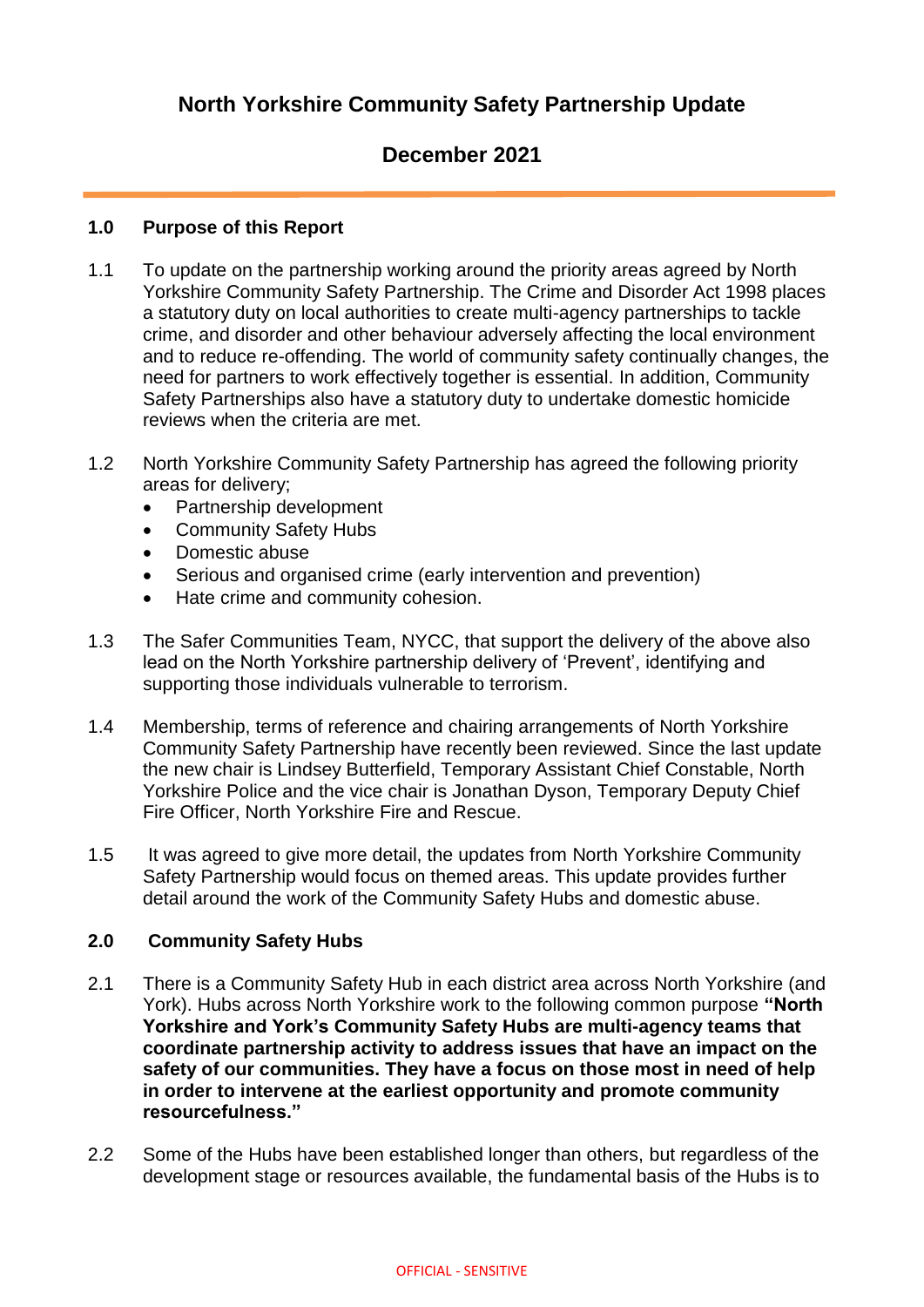bring together partner agencies to consider collaborative problem solving to reduce, prevent or detect crime, disorder or anti-social behaviour in their locality.

- 2.3 The development of the Hubs is managed by the Community Safety Hubs Joint Coordination Group (JCG) that reports directly to North Yorkshire Community Safety Partnership. A work plan has been developed to ensure there are consistent approaches and opportunities to share good practice, across the themes of
	- Hub development opportunities
	- Future funding and commissioning
	- Performance management
	- **Training**
	- Communications
	- Legislation.
- 2.4 Each of the Hubs utilise the Orcuma Case Management system to track and record cases. This is a system procured by the Office of the Police, Fire and Crime Commissioner and was introduced in April 2019. Data sets can be extracted from Orcuma and performance reports from all of the Hubs are collated on a quarterly basis, and will be scrutinised by the strategic partnership via the newly established performance group, that has oversight of all of the Community Safety Partnership's priorities.
- 2.5 Future reporting will include case studies, rather than just 'numbers', identifying what interventions are effective, how partnership working has supported victims and identifying good practice and potential gaps in service delivery. A data analyst from North Yorkshire Police has been identified and will undertake analysis to better understand the potential reduction on demand across services, due to the work of the Hubs.
- 2.6 When a referral is made into a Hub, a consistent question set is mandated which provides an assessment level of need and risk to that case. Anything resulting in a level of 50 or below is a low level case, 51-70 a medium level and over 71 is high level case.
- 2.7 During Quarter 1 (Q1) and Quarter 2 (Q2) 2021, there were 68 cases deemed to be low level, 59 medium level and 33 high level. In addition to the newly created cases, and those cases closed within the two quarters, Hubs will have had cases ongoing from previous referrals. At the end of Q2 there were 290 cases being managed within the Hubs across North Yorkshire and York.
- 2.8 Cases remain within Hubs for the relevant time period according to need, interventions, outcomes and partnership contributions. Some cases may be in Hubs for only a short period of time, requiring quick time partner intervention, others may be known for a considerable period of time.
- 2.9 In the spring of 2021, the Community Safety Hub Managers devised a survey to issue across partners to gain a better understanding of partners' operational views of the Hubs. There were 215 online responses to the survey across North Yorkshire and York. 91% of partners believed that Hubs had positively impacted on our communities. One respondent reported that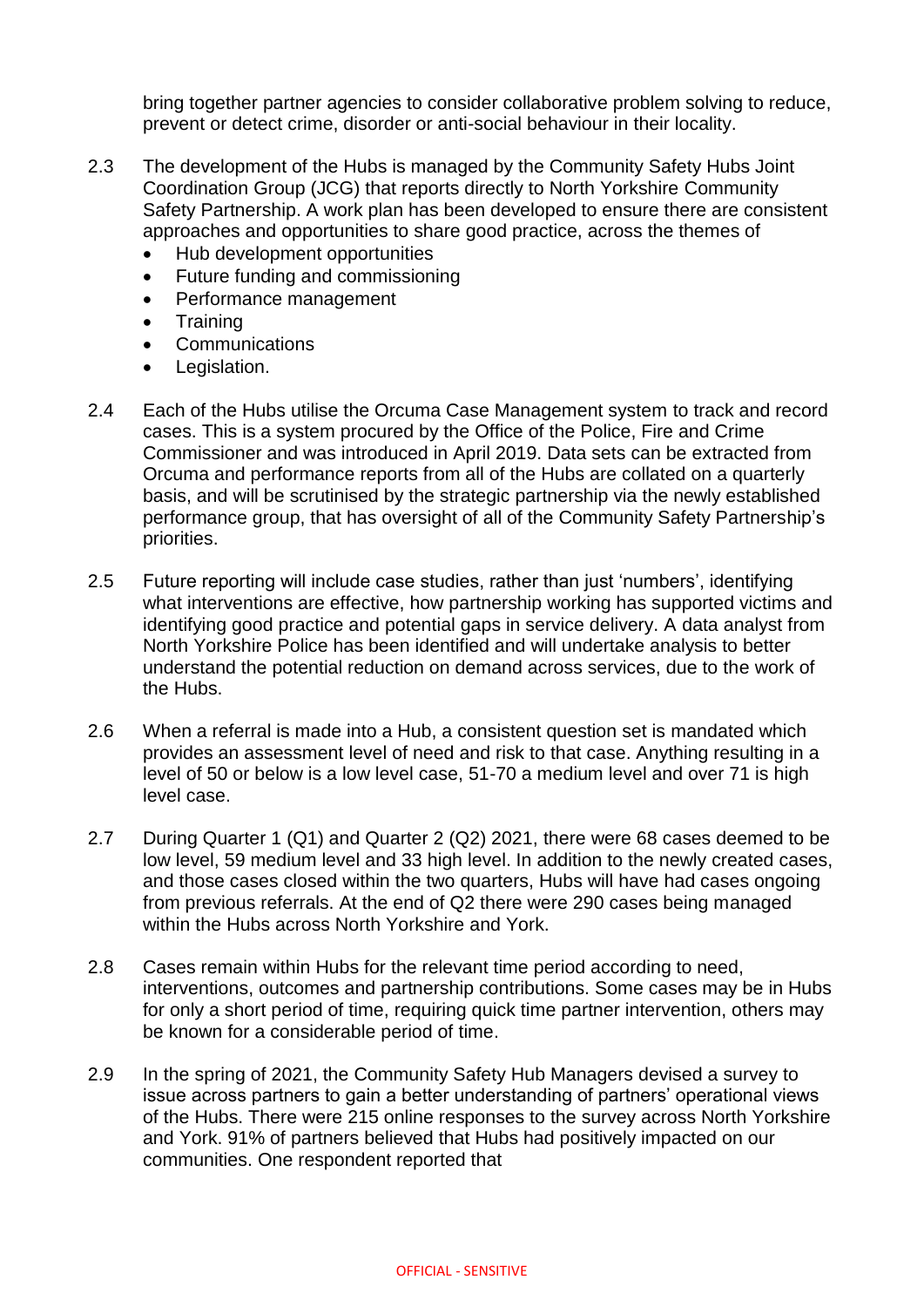*"They do great work, and I appreciate what they do in my locality. Not only do they encourage multi-agency partnership work on their cases, but by bringing everybody together in meetings it strengthens ties for other agencies to work together on work that does not fall under the hub. I don't know how you put a figure for success on that work... as a relatively new member of staff it has been priceless in helping me establish myself in the district."*

#### **3.0 Domestic Abuse**

- 3.1 The Domestic Abuse Joint Coordination Group (JCG) is the strategic multi-agency partnership for domestic abuse and reports directly to North Yorkshire Community Safety Partnership. In addition to the partnership arrangements, in March 2020 a Domestic Abuse Tactical Group was established led by North Yorkshire Police, with domestic abuse services commissioners (Office of the Police, Fire and Crime Commissioner, North Yorkshire County Council and City of York Council.) Recognising the need to have clear oversight over demand and need, initially the group met weekly and then subsequently fortnightly. The impact of Covid on domestic abuse continues and the group continues to meet and take action.
- 3.2 The tactical group has a focus on protecting identified victims and ensures the resources we have are effectively used. The structure of the meeting includes:
	- **Domestic abuse demand** (recorded crime, use of commissioned services including helplines and web chat facilities)
	- **Domestic abuse multi-agency arrangements** (changes to process and demand)
	- **Commissioned services** (updates on service provider delivery)
	- **Multi-agency communications**
- 3.3 A number of domestic abuse services are jointly commissioned by North Yorkshire County Council, City of York Council and the Office of the Police, Fire and Crime Commissioner. IDAS are commissioned to deliver services and support for victims across North Yorkshire and York [www.idas.org.uk](http://www.idas.org.uk/) They are also the commissioned provider for victim accommodation based services, via refuges and dispersed accommodation. A new service has also been commissioned for children and young people impacted by domestic abuse.
- 3.4 Foundation are commissioned to deliver a voluntary support service for perpetrators (male and female) + Choices. This service has delivered a range of support including one to one sessions, group interventions and emergency accommodation.
- 3.5 During the last 18 months we have seen an increase in recorded domestic abuse crimes and an increase in the use of commissioned services, including access to local helplines. The impact of Covid on domestic abuse is recognised both locally and nationally. Women's Aid in August 2021 published a study 'A Perfect Storm'. 91% of respondents experiencing domestic abuse stated the pandemic had negatively impacted in at least one way. 10% stated that their abuser had actively used lockdown restrictions to stop them from leaving. 20% stated that they had tried to leave during the pandemic, but had been unable to access housing or refuge space. *"Whilst the Covid-19 pandemic did not cause domestic abuse, it has caused a perfect storm of challenges for survivors and the services supporting them."*